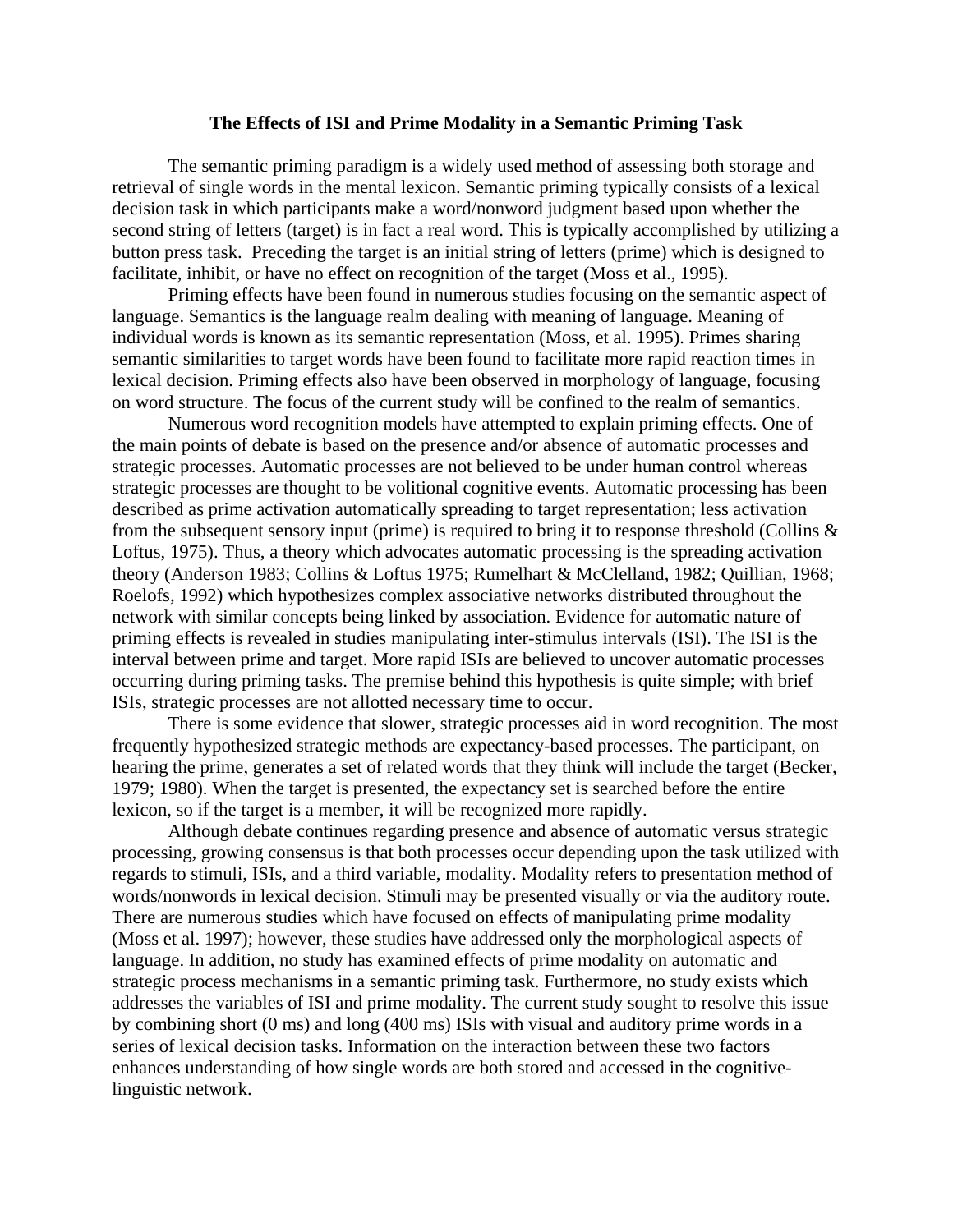## Method

Forty college students, aged 18-25 participated. All were native English speakers and exhibited receptive vocabulary standard scores (Peabody Picture Vocabulary Test-IV; PPVT-IV; Dunn & Dunn, 2007) and reading abilities (Test of Word Reading Efficiency; TOWRE; Torgeson et al., 1999) within normal limits (Table 1). All passed a hearing screening through the speech frequencies and had vision within normal limits with corrective lenses as needed.

The current study follows a  $3 \times 2 \times 2$  design. Independent variables (IV) are word pair type (related, unrelated, nonsense word), inter-stimulus interval (ISI) (0 ms, 400 ms), and prime modality (visual, auditory) with dependent variable as reaction time in milliseconds (ms). Participants completed four blocks of lexical decision tasks, consisting of a combination of the previously mentioned IVs. Stimuli for all blocks were adapted from Moss et al. (1995). Real word stimuli were word pairs shown to exhibit priming effects in the semantic priming paradigm used by Moss et al. (Table 2). Thirty three percent of the word pairs consisted of associated word pairs; 33 percent of non-associated word pairs; and 33 percent of a real word prime and a pronounceable nonsense word target. The experimental task was presented via Superlab Pro (Cedrus Corporation, 2007) which tracked reaction time and accuracy.

# Results

Reaction time measures (ms) were obtained on the lexical decision data (Table 3). A three factor ANOVA was conducted on the reaction time data to investigate the mean differences between reaction time as a function of ISI and prime modality. Accuracy proportions on the data also were obtained but were nonsignificant.

Reaction time results revealed a significant main effect of target word. Related primetarget pairs yielded faster reaction times. A significant interaction was found between ISI and prime modality. The visual prime modality condition yielded faster reaction times when accompanied by short ISIs. In contrast, the auditory prime modality condition yielded faster reaction times in the long ISI condition.

#### Discussion

The purpose of this investigation was to enhance the understanding of how single words are both stored and accessed in the semantic network. The results yield valuable information on the automatic and strategic mechanisms which are in place in a cross-modal priming paradigm. This study is the first to yield results revealing semantic priming effects in this type of paradigm. As previously stated, priming effects found in previous research have been attributed to morphological influences (Moss et al., 1995). The current results indicate the preponderance of strategic processes over automatic processes in the auditory modality. It is suggested that the auditory modality/short ISI condition rendered the participant unable to recruit strategic processes in order to complete the task. Furthermore, the participants were not capable of fully recruiting beneficial automatic processes either due to absence of the ISI. Thus, the findings indicate that there are differences in the storage and access of single words as a function of modality.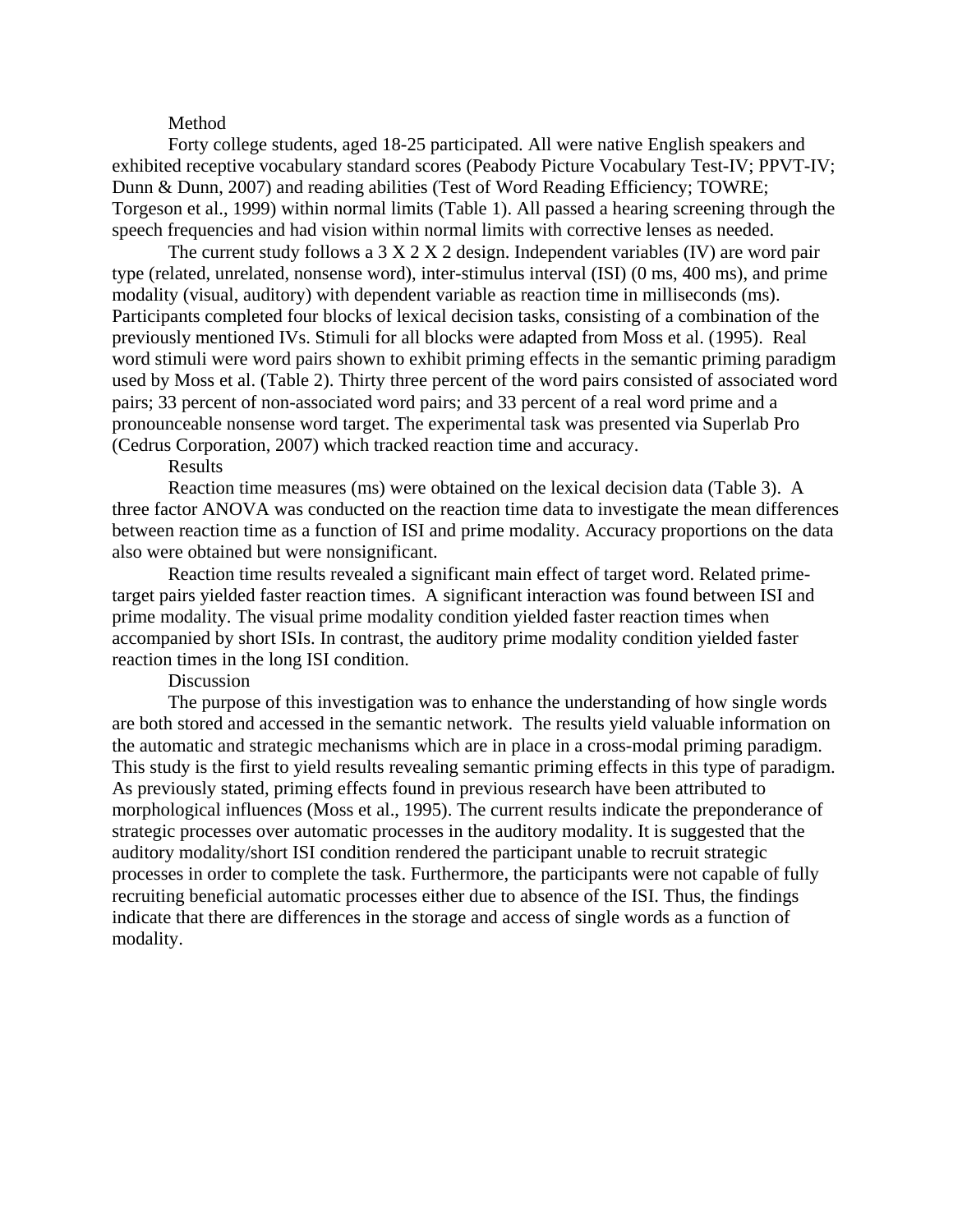## References

Anderson, J. R. (1983a). *The architecture of cognition.* Cambridge, MA: Harvard University Press.

Becker, C. A. (1979). Semantic context and word frequency effects in visual word recognition. *Journal of Experimental Psychology: Human Perception and Performance, 5*, 253- 259.

Becker, C. A. (1980). Semantic context effects in visual word recognition: An analysis of semantic strategies. *Memory & Cognition, 8*, 493-512.

Cedrus Corporation, (2007). SuperLab Pro 4.0.x [Computer program]. San Pedro, California. Collins, A.M. & Loftus, E.F. (1975). A spreading-activation theory of semantic processing. *Psychological Review, 82(6)*, 407-428.

Dunn, L.M., & Dunn, D.M. (2007). *PPVT-IV: Peabody Picture Vocabulary Test, Fourth Edition*. Bloomington, MN: Pearson Assessments.

Moss, H.E., Ostrin, R.K., Tyler, L.K., & Marslen-Wilson, W.D. (1995). Accessing different types of lexical semantic information: evidence from priming. *Journal of Experimental Psychology, 21(4)*, 863-883.

Quillian, M. R. (1968). Semantic memory. In M. L. Minsky (Ed.), *Semantic information processing*. Cambridge, MA: MIT Press.

Roelofs, A. (1992). A spreading-activation theory of lemma retrieval in speaking. *Cognition, 42*, 107-142.

Rumelhart, D. E., & McClelland, J. L. (1982). An interactive activation model of context effects in letter perception: Part 2. The contextual enhancement effect and some tests and extensions of the model. *Psychological Review, 89*, 60-94.

Torgesen, J. K., Wagner, R. K., & Rashotte, C. A. (1999). *Test of word reading efficiency. Examiner's Manual*. TX: PRO-ED.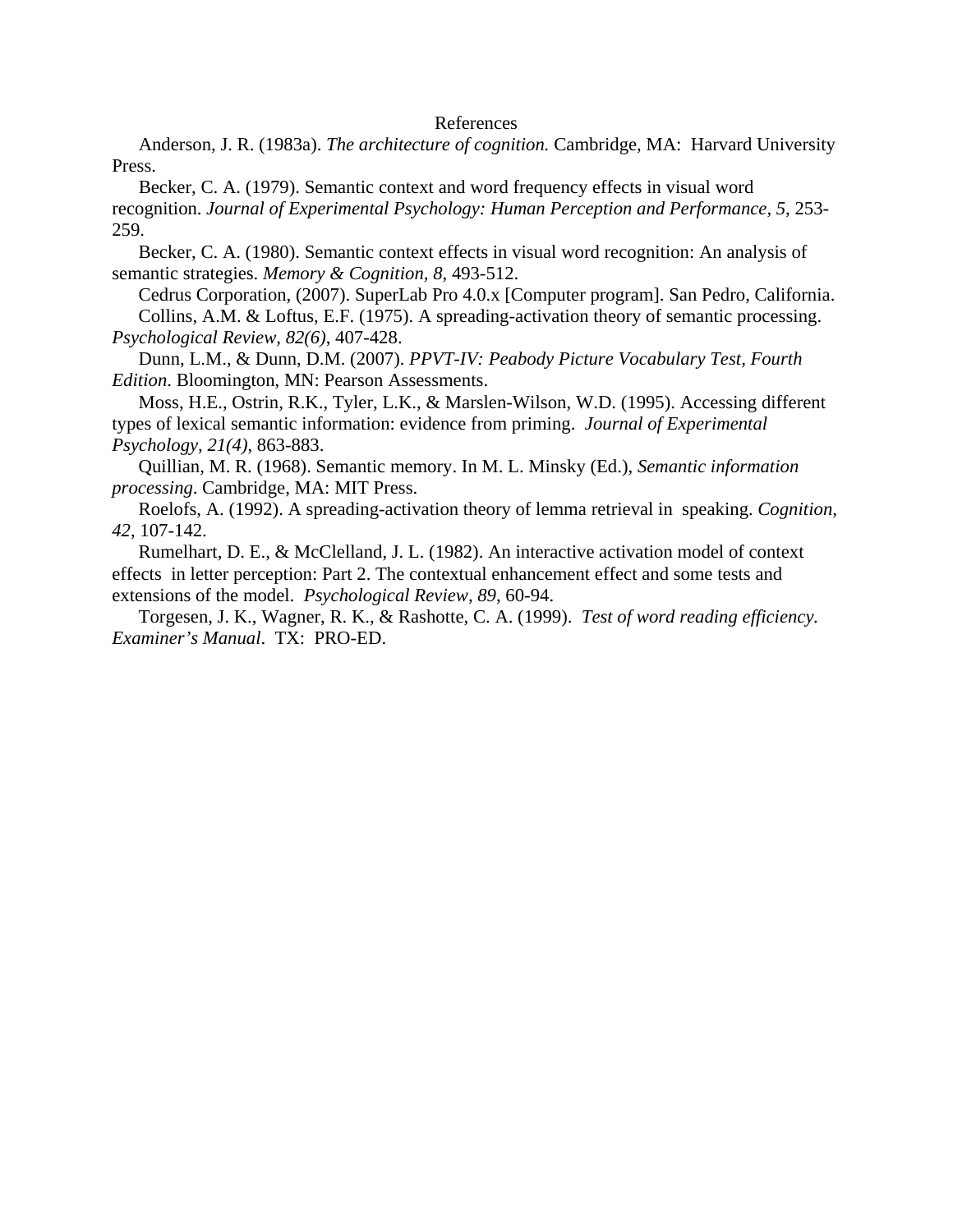|             | <b>TOWRE</b> | <b>PPVT-IV</b> |
|-------------|--------------|----------------|
| <b>Mean</b> | 15.3         | $112*$         |
| <b>S.D.</b> | 1.17         | 5.88           |
| Range       | $12 - 18$    | $96 - 125$     |

Table 1. Participant performance on pre-experimental standardized tests

\*Standard Score

Table 2. Stimulus examples for types of word pairs

Related: Thunder: lightning; lettuce: cabbage; measles: mumps

\_\_\_\_\_\_\_\_\_\_\_\_\_\_\_\_\_\_\_\_\_\_\_\_\_\_\_\_\_\_\_\_\_\_\_\_\_\_\_\_\_\_\_\_\_\_\_\_\_\_\_\_\_\_

Unrelated: Brother: Hat; square: comb; king: axe

 Nonsense: latin: engloyed; lettuce: klup; soldier: chimdruff \_\_\_\_\_\_\_\_\_\_\_\_\_\_\_\_\_\_\_\_\_\_\_\_\_\_\_\_\_\_\_\_\_\_\_\_\_\_\_\_\_\_\_\_\_\_\_\_\_\_\_\_\_\_\_